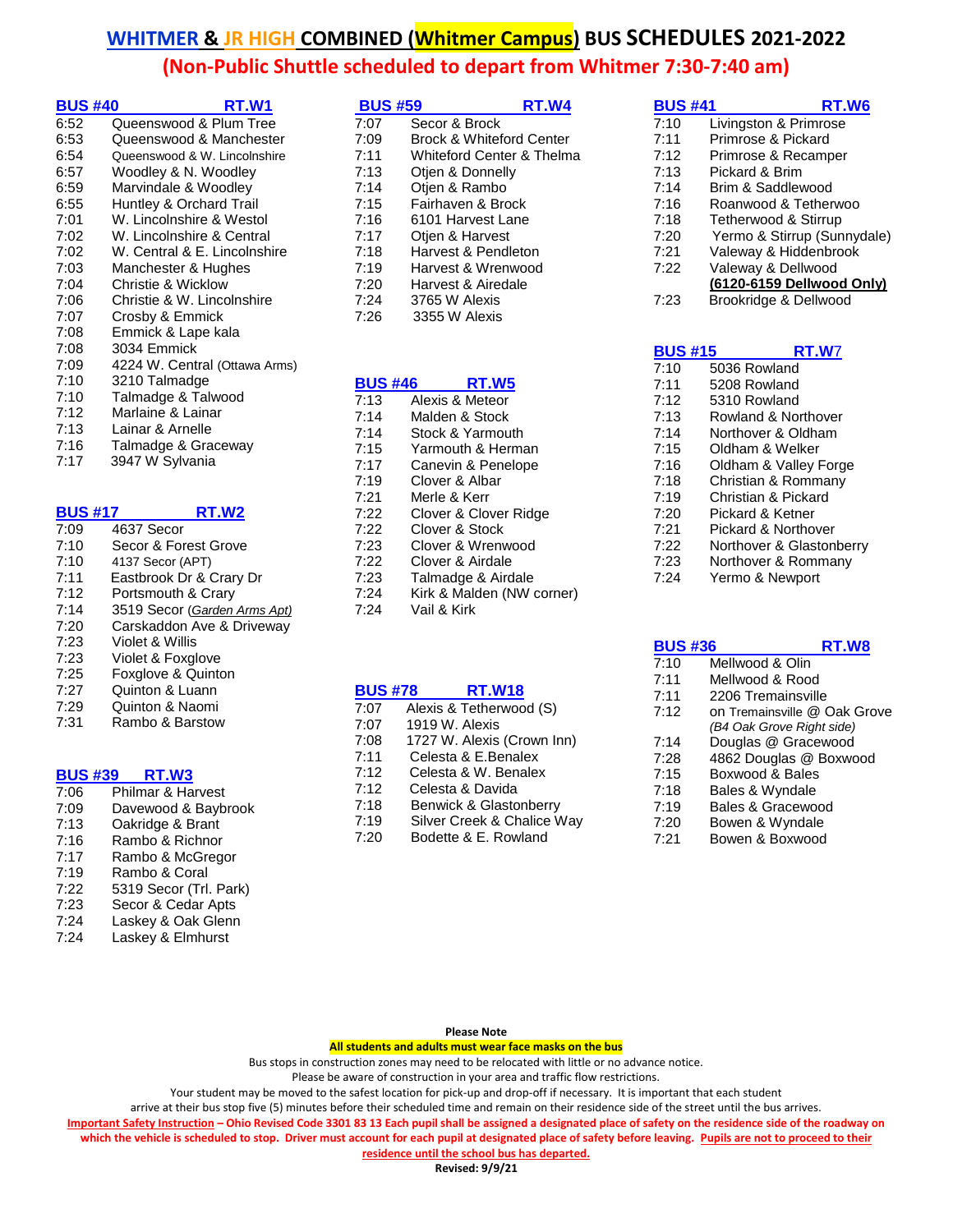| <b>BUS #77</b> | <b>RT.W19</b>         |
|----------------|-----------------------|
| 7:03           | Laskey & Glen Oaks    |
| 7:08           | Opper & Crawford E.   |
| 7:09           | Capistrano & Rosetta  |
| 7:10           | Rosetta & Poinsetta   |
| 7:11           | Rosetta & Gramercy    |
| 7:12           | Rosetta & California  |
| 7:14           | Rosetta & Pasadena    |
| 7:15           | Rosetta & Sunset      |
| 7:16           | 4660 N. Detroit       |
| 7:21           | Jamieson & Cul-De-Sac |
|                |                       |

| <b>BUS #51</b> | <b>RT.W21</b>       |
|----------------|---------------------|
| 7:12           | Paradise & Adella   |
| 7:13           | Paradise & Winona   |
| 7:14           | Yermo & Paradise    |
| 7:15           | Trimble & Piddock   |
| 7:16           | Piddock & Goodwill  |
| 7:18           | Breezeway & Piddock |
| 7:19           | Reen & Elaine       |
| 7:21           | Laskey & Bowser     |
| 7:23           | Laskey & Bowen      |
| 7:24           | 2549 Tremainsville  |
| 7:25           | 2241 W Laskey       |

| <b>BUS #64</b> | RT.W9                               |
|----------------|-------------------------------------|
| 7:10           | Lewis & Gribbin (East)              |
| 7:11           | 937 W. State Line                   |
| 7:11           | 752 W. State Line                   |
| 7:12           | 509 W. State Line                   |
| 7:12           | 433 W, State Line                   |
| 7:12           | 215 W. State Line                   |
| 7:13           | 6125 Telegraph (PK Trailer Pk)      |
| 7:14           | Detroit & Deardon                   |
| 7:15           | Mel Simon & Northridge              |
| 7:15           | Mel Simon & Northtowne              |
| 7:16           | Silverside & 1st Corner             |
| 7:16           | Silverside & 2 <sup>nd</sup> Corner |
| 7:19           | 1324 W Alexis                       |
| 7:20           | Gage & McClure                      |
| 7:22           | Van Wormer & Travis                 |
| 7:23           | Van Wormer & Brim                   |
|                |                                     |

#### **BUS #44 RT.W10**

- 7:05 6217 Jackman 7:07 Brooke Park & Cul-De-Sac 7:08 Brooke Park & Park Lane 7:10 1642 Brooke Park 7:15 6212 Swiss Garden 7:16 State Line & Lookover Ct
- 7:17 State Line & Old Farm Ct<br>7:20 Lewis & Gribbin (West) 7:20 Lewis & Gribbin (West)<br>7:21 Lewis & Northville
- Lewis & Northville

| <b>BUS #65</b> | <b>RT.W11</b>               |
|----------------|-----------------------------|
| 7:10           | Middlehurst & Warrington    |
| 7:12           | Middlehurst & Willamont     |
| 7:13           | Orville & Middlehurst       |
| 7:14           | 5722Telegraph (carriage way |
| 7:16           | Stockbridge & Shoreham      |
| 7.40           | Calenda O Delland           |

- 7:18 Celesta & Rolland
- PM Celesta & Holly Glenn

#### **BUS #80**

7:16 Celesta & Holly Glenn AM ONLY

## **BUS #14 RT.W12**

| 7:07 | Wynhaven Apts.(5535 Lewis)  |
|------|-----------------------------|
| 7:09 | 5407 Lewis (N. Drive)       |
| 7:10 | Northgate & Goodwood        |
| 7:12 | Goodwood & Regina           |
| 7:13 | 533 Regina*                 |
| 7:15 | Bennette & Northdale        |
| 7:16 | Northdale & Ashdale         |
| 7:17 | 222 Sunnyside               |
| 7:18 | Picadilly Apts (On Bennett) |
|      |                             |
|      |                             |
|      |                             |

## **BUS #63 RT.W15**

| 6:55 | Torgler & Fortune       |
|------|-------------------------|
| 7:00 | Suder & Riverbend Apt   |
| 7:01 | Suder & Grimes Golden   |
| 7:02 | Suder & Roselawn        |
| 7:03 | Suder & Allendale       |
| 7:04 | Suder & Northwyck (W)   |
| 7:05 | Suder & Wiler           |
| 7:09 | Suder & Northridge      |
| 7:10 | Northridge & Knollcrest |
| 7:11 | Suder & Northwyck (E)   |
| 7:13 | 4346 Suder              |
| 7:10 | Suder & Keen            |
| 7:10 | 4460 Suder              |
| 7:11 | 4614 Suder              |
| 7:12 | 5432 Suder              |
| 7:13 | Suder & E Harbor        |
|      |                         |

## **BUS #79 RT.W20** 6:56 Ottawa River & Ottawa Trail<br>6:59 104<sup>th</sup> & Ottawa Trl 104<sup>th</sup> & Ottawa Trl 7:00 104th & Edgemont 7:02 2131 Ottawa River Rd 7:05 285th & 101st 7:08 Hoops & 282nd 7:09 282nd & Lehman 7:10 Dahlia & Allendale 7:11 4151 Dahlia Dr

| <b>BUS #61</b> | RT.W13                    |  |
|----------------|---------------------------|--|
| 6:55           | Torgler & Hammond         |  |
| 6:56           | Woodfox & Belpre          |  |
| 6:57           | Redfox & Raintree         |  |
| 6:59           | Raintree & Rounding River |  |
| 7:01           | Bridgeview & Pt pleasant  |  |
| 7:04           | Coveview & Creekview      |  |
| 7:05           | Summit & Apts             |  |
| 7:06           | Jasik & Holliday          |  |
| 7:07           | Jasik & Capri             |  |
| 7:09           | 3005 Shoreland            |  |
| 7:10           | 2685 Shoreland            |  |
| 7:11           | 2677 Shoreland            |  |
|                | (Harbor House Apts)       |  |
| 7:12           | 2611 Shoreland            |  |
|                |                           |  |

| BUS #35 | RT.W14                          |
|---------|---------------------------------|
| 6:48    | 2314 Shoreland                  |
| 6:49    | Torgler & Whitehouse            |
| 6:49    | Torgler & Brophy                |
| 6:50    | Brophy & Angel                  |
| 6:51    | Brophy & Foch                   |
| 6:54    | Villamar & Terramar             |
| 6:55    | Mid-Block Vistamar @5959        |
| 6:56    | Vistamar & Terramar             |
| 6:59    | Vistamar & Viramar              |
| 7:09    | Andover & Gibson @ Gate         |
|         | <b>Moss Creek - Cypress</b>     |
|         | <b>Pine Ridge - Apple Creek</b> |
| 7:09    | Andover & Strotz @ Gate         |
|         | Susan                           |
|         | Willow Creek - Cedar Ridge      |
|         | <b>Walnut &amp; Lemon Creek</b> |
| 7:10    | David & Blessing                |

#### **Please Note**

**All students and adults must wear face masks on the bus**

Bus stops in construction zones may need to be relocated with little or no advance notice.

Please be aware of construction in your area and traffic flow restrictions.

Your student may be moved to the safest location for pick-up and drop-off if necessary. It is important that each student

arrive at their bus stop five (5) minutes before their scheduled time and remain on their residence side of the street until the bus arrives.

**Important Safety Instruction – Ohio Revised Code 3301 83 13 Each pupil shall be assigned a designated place of safety on the residence side of the roadway on**  which the vehicle is scheduled to stop. Driver must account for each pupil at designated place of safety before leaving. Pupils are not to proceed to their

**residence until the school bus has departed.**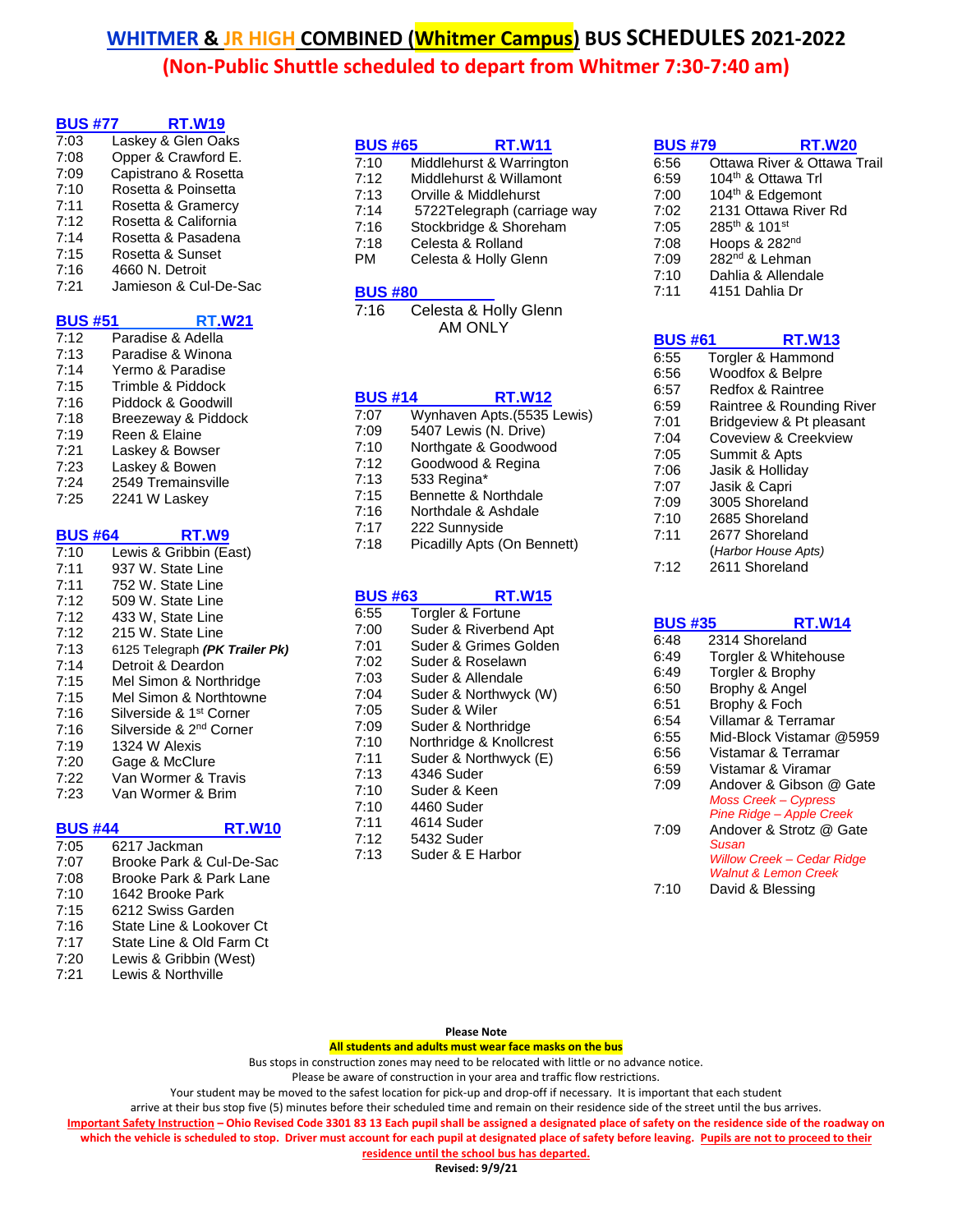| <b>BUS #60</b> | <b>RT.W16</b>           |
|----------------|-------------------------|
| 6:59           | Suder & Malabar         |
| 7:00           | Suder & Ottawa Cove     |
| 7:01           | Greenwich & Ketukkee    |
| 7:02           | Grosse Point & Ruthanne |
| 7:03           | Ruthanne & Riviera      |
| 7:04           | Riviera & Mayport       |
| 7:05           | Mayport & Angel         |
| 7:07           | Angel & Tulane          |
| 7:09           | Chalmette & Engle       |
| 7:10           | Chalmette & Ruthanne    |
|                |                         |

# **BUS #27 RT.W17**<br>7:12 **4107 Harvest**

4107 Harvest 7:14 3838 W. Sylvania 7:17 Talmadge & Ravenswood Apts. 7:18 Ariel & Talmadge Green 7:20 Ariel & Kathy 7:21 Ariel & Naomi 7:22 Ariel & Luann 7:22 Ariel & Haddington 7:23 Ariel & Hannaford

## **BUS #12 RT.W17**

| 7:11 | Laskey & Fairgreen     |
|------|------------------------|
| 7:15 | Avonhurst & Briarcrest |
| 7:16 | Clover & Pinecrest     |
| 7:17 | Donegal & Clover Ln    |
| 7:18 | Clover Ln & Branch     |
| 7:19 | Donegal & Lenticel     |
| 7:20 | Harvest & McGregor     |
| 7:21 | McGregor & Clover      |
| 7:22 | McGregor & Bridlington |
| 7:23 | McGregor & Honeymaple  |
| 7:24 | Haddington & Clawson   |
| 7:25 | Rambo & Clawson        |
| 7:27 | 5120 Secor             |
| 7:28 | Secor & McGregor       |
|      |                        |

## **BUS #45**

| 6:55 | 6128 Suder              |
|------|-------------------------|
| 7:00 | Bahiamar & Windamar (N) |
| 7:00 | Bahiamar & Windamar (S) |
| 7:14 | Raddatz & Woodlawn      |
| 7:15 | Celesta & Suzanne       |
| 7:20 | McClure & Primrose      |
| 7:21 | Primrose & Curson       |
| 7:22 | Van Wormer & Primrose   |



#### IMPORTANT SAFETY **INSTRUCTION** *Ohio Revised Code 3301.83.13* EACH PUPIL SHALL BE ASSIGNED A DESIGNATED PLACE OF SAFETY ON THE RESIDENCE SIDE OF THE ROADWAY ON WHICH THE VEHICLE IS SCHEDULED TO STOP. DRIVER MUST ACCOUNT FOR EACH PUPIL AT DESIGNATED PLACE OF SAFETY BEFORE LEAVING. PUPILS ARE NOT TO PROCEED TO THEIR RESIDENCE UNTIL THE SCHOOL BUS HAS DEPAR

\*\*\*\*\*\*\*\*\*\*\*\*\*\*\*\*\*\*\*\*\*\*\*\*\*\*\*\*\*\*\*\*\*\*\*\*

**Please Note**

**All students and adults must wear face masks on the bus**

Bus stops in construction zones may need to be relocated with little or no advance notice.

Please be aware of construction in your area and traffic flow restrictions.

Your student may be moved to the safest location for pick-up and drop-off if necessary. It is important that each student

arrive at their bus stop five (5) minutes before their scheduled time and remain on their residence side of the street until the bus arrives.

**Important Safety Instruction – Ohio Revised Code 3301 83 13 Each pupil shall be assigned a designated place of safety on the residence side of the roadway on which the vehicle is scheduled to stop. Driver must account for each pupil at designated place of safety before leaving. Pupils are not to proceed to their residence until the school bus has departed.**

**Revised: 9/9/21**